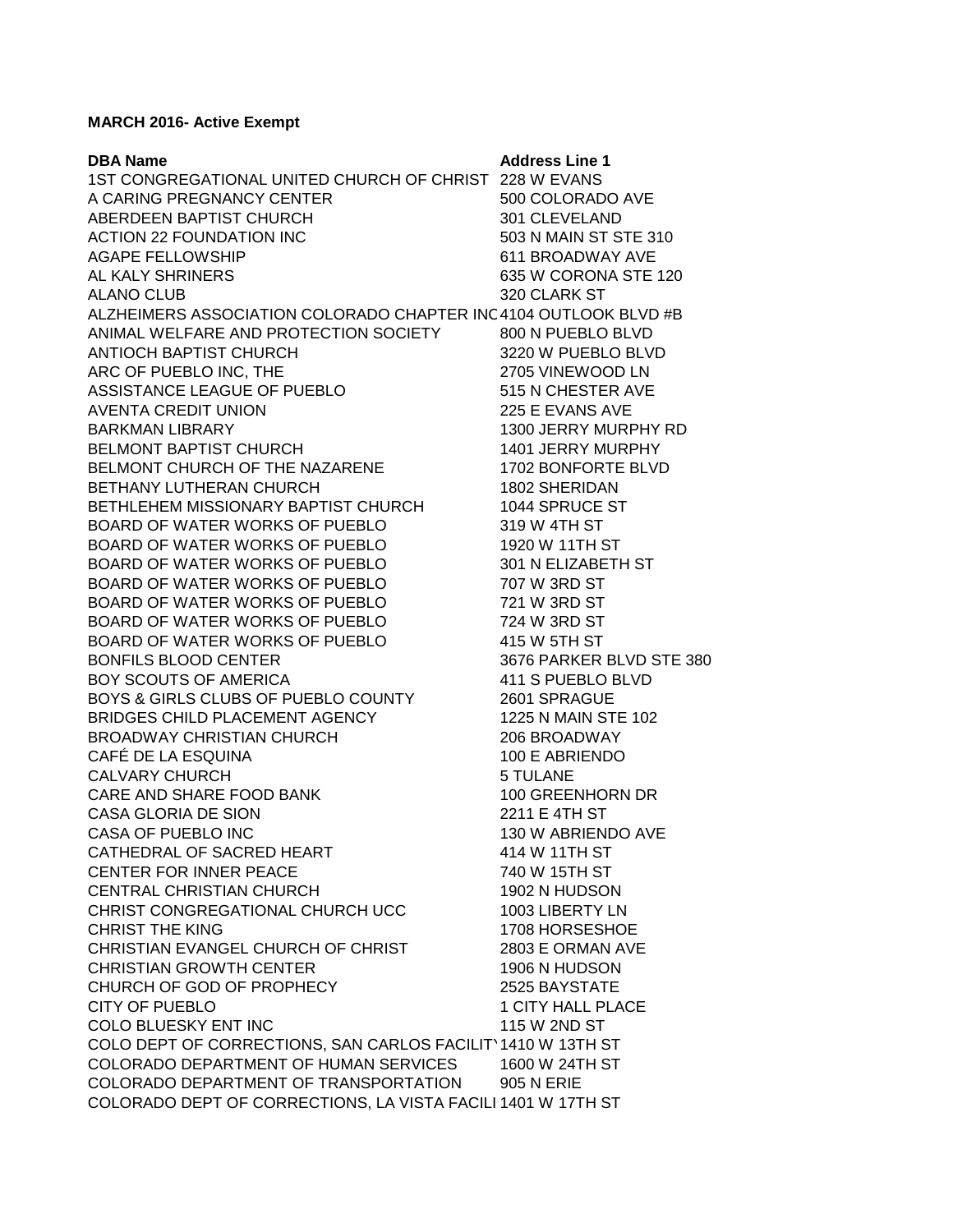COLORADO DIVISION OF WATER RESOURCES 310 E ABRIENDO STE B COLORADO LEGAL SERVICES 1000 W 6TH ST, STE I COLORADO LOTTERY 225 N MAINT ST COLORADO LOTTERY 250 S SANTA FE DR COLORADO STATE FAIR AUTHORITY COLORADO STATE UNIVERSITY-PUEBLO FOUNDATION2200 BONFORTE BLVD COMMUNITY OF CHRIST G6 BLACKBURN LN CORNERSTONE ASSEMBLY OF GOD 1902 ST CLAIR AVE CREDIT UNION OF COLORADO, A FEDERAL CU 1721 HWY 50 WEST CROSSROADS TURNING POINTS INC 121 E NORTHERN AVE CROSSROADS TURNING POINTS INC 509 E 13TH ST CROSSROADS' TURNING POINTS INC 1711 E EVANS AVE CROSSROADS' TURNING POINTS, INC 3470 BALTIMORE AVE CROSSROADS' TURNING POINTS, INC 3500 BALTIMORE AVE CSU-PUEBLO 2200 BONFORTE BLVD Discovery Goodwill S&W Colorado 1460 GARDEN OF THE GODS RI DREAM WEAVERS OF SOUTHERN COLORADO 22 POSADA DR EAST SIDE CHILD CARE CENTER<br>EIGHTH ST BAPTIST CHURCH 600 W 8TH ST **EIGHTH ST BAPTIST CHURCH** EL CENTRO PUEBLO DEV CORP 1414 N SANTA FE EL PUEBLO BOYS & GIRLS RANCH INC ONE EL PUEBLO RANCH WAY EL PUEBLO HISTORY MUSEUM 301 N UNION AVE FAMILY WORSHIP CENTER **1990 FAMILY WORSHIP CENTER** 3800 PARKER BLVD FEDERAL AVIATION ADMINISTRATION 31201 BRYAN CIR STE 110 FELLOWSHIP OF THE ROCKIES INC 3892 W NORTHERN AVE FIRST A M E CHURCH **A SET A MEDIA A ENDEAVOR LN** FIRST BAPTIST CHURCH 405 W 9TH ST FIRST CHURCH OF NAZARENE 84 STANFORD AVE FIRST FREE METHODIST CHURCH 2602 2ND AVE FIRST PRESBYTERIAN CHURCH 220 W 10TH ST FIRST SEVENTH DAY ADVENTIST CHURCH 3910 ONEAL AVE FIRST UNITED METHODIST CHURCH 310 W 11TH ST FOUNTAIN OF LIFE COMMUNITY CHURCH 540 ALMA AVE FRIENDS OF THE PUEBLO ANIMAL SHELTER INC 4600 EAGLERIDGE PLACE GIDEONS INTERNATIONAL PO BOX 2178 GOSPEL MISSION CHURCH 714 W ARROYO GRACE CHRISTIAN CHURCH 630 BROADWAY Grace Communion International Pueblo 228 W EVANS HABITAT FOR HUMANITY OF PUEBLO INC 2313 S PRAIRIE AVE HARP AUTHORITY 125 RIVERWALK PLACE HARP FOUNDATION 125 RIVERWALK PLACE HEALTH SOLUTIONS 1026 W ABRIENDO AVE HEALTH SOLUTIONS 621 WEST 10TH ST HEALTH SOLUTIONS 2003 EAST 4TH ST HEALTH SOLUTIONS 1012 WEST ABRIENDO HEALTH SOLUTIONS 2109 CHAUTARD HEALTH SOLUTIONS 525 WEST 9TH ST HEALTH SOLUTIONS 1304 CHINOOK LN HEALTH SOLUTIONS 1310 CHINOOK LN HEALTH SOLUTIONS 1302 CHINOOK LN HIGHEST PRAISE FELLOWSHIP 1320 N KINGSTON AVE

101 N GREENWOOD STREET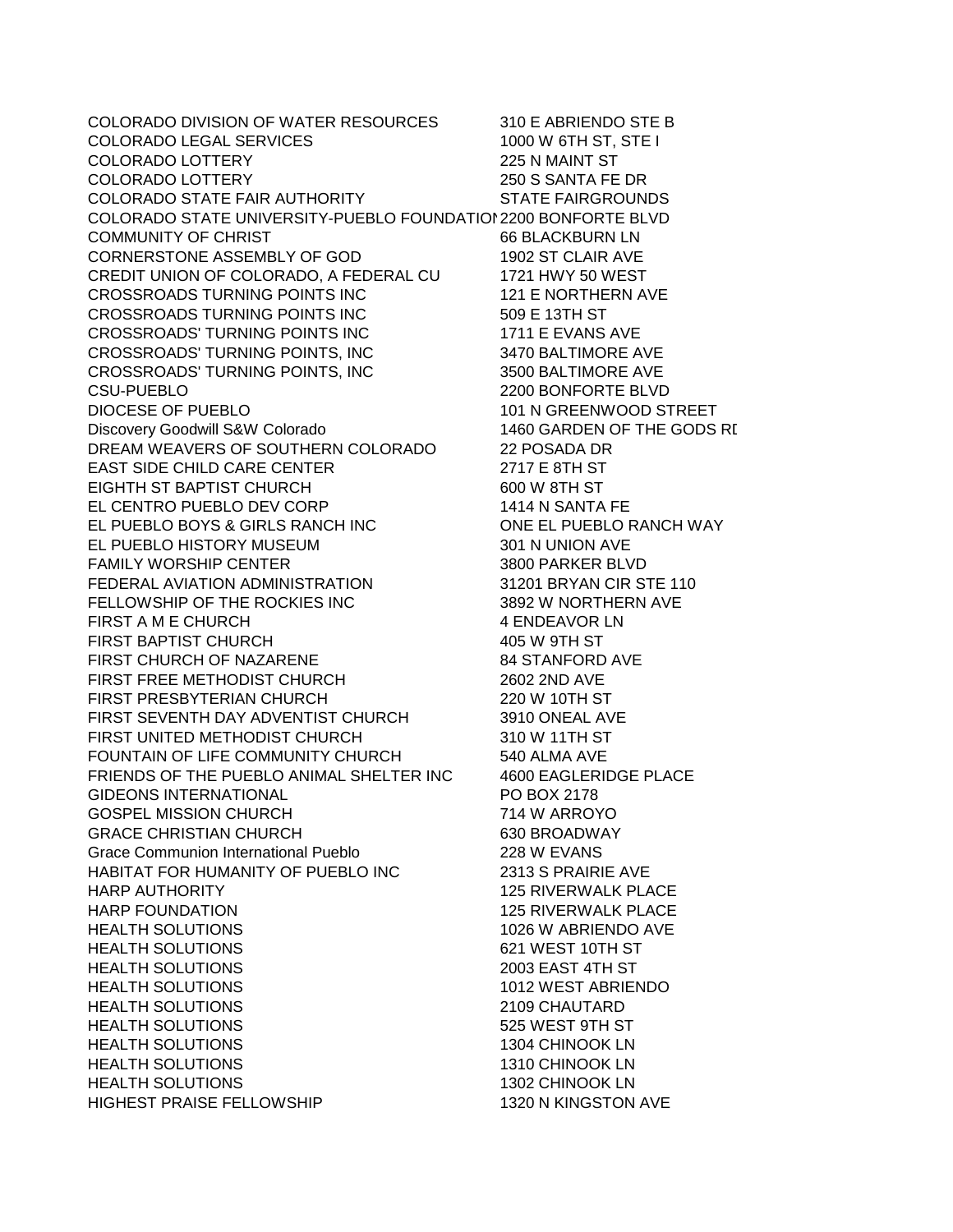HOLY FAMILY CHURCH 2827 LAKEVIEW HOLY ROSARY CHURCH 2400 W 22ND ST HOUSING AUTH OF PUEBLO 1414 N SANTA FE AVE JOURNEYS 503 N MAIN ST JUNIOR LEAGUE OF PUEBLO KIDS CROSSING 414 BROADWAY KING OF KINGS LUTHERAN CHURCH 2561 VINEWOOD LN LAMB LIBRARY 2525 S PUEBLO BLVD LATINO CHAMBER DEVELOPMENT CORP 215 S VICTORIA LIBERTY BAPTIST CHURCH 2207 W 29TH ST LIVING FAITH FOURSQUARE 2601 N ELIZABETH LOS POBRES INC 212 E US HWY 50 MCCLELLAND CHILDRENS FOUNDATION 415 E ABRIENDO MINNEQUA CONGREGATION OF JEHOVAHS WITNESSE523 E PITKIN AVE NATURE AND RAPTOR CENTER OF PUEBLO 5200 NATURE CENTER RD NEIGHBORWORKS OF PUEBLO 1241 E ROUTT AVE NEW BETHANY BAPTIST CHURCH 2622 LAKEVIEW AVE NEW HEIGHTS BAPTIST CHURCH 3304 BALTIMORE AVE NEW LIFE BIBLE CHURCH 2320 S PRAIRIE AVE NEW START YOUTH SERVICES LLC 106 A ONEIDA ST OUR LADY OF MT. CARMEL 421 CLARK ST OUR LADY OF THE MEADOWS 23 STARLING DR P D A DEVEL AUTHORITY PO BOX 11467 PARKHILL BAPTIST CHURCH 4235 PARKHILL PL PARKHILL CHRISTIAN CHURCH 1401 E 7TH ST PARKVIEW FOUNDATION INC 400 W 16TH ST PARKVIEW HEALTH SYSTEMS INC  $\begin{array}{ccc} 400 \text{ W 16TH ST} \end{array}$ PARKVIEW MEDICAL CENTER INC 400 W 16TH ST PARKVIEW MEDICAL CENTER INC 3676 PARKER BLVD PARKVIEW MEDICAL CENTER INC 54-58 CLUB MANOR DR PATRICK LUCERO BRANCH 1315 E 7TH ST POSADA, INC. 225 COLORADO AVE PRAISE ASSEMBLY OF GOD 2000 TROY AVE PRESBYTERY OF PUEBLO 220 W 10TH ST PUEBLO ANIMAL SERVICES 4600 EAGLERIDGE PL PUEBLO CHILD ADVOCACY CTR 301 W 13TH ST PUEBLO CHRISTIAN CENTER 1605 S PUEBLO BLVD PUEBLO CITY-COUNTY HEALTH DEPT 101 W 9TH ST PUEBLO CITY-COUNTY LIBRARY DISTRICT 100 E ABRIENDO AVE PUEBLO CO PUBLIC TRUSTEE 1848 VINEWOOD LN PUEBLO COMMUNITY COLLEGE 900 W ORMAN PUEBLO COMMUNITY COLLEGE FOUNDATION 900 W ORMAN AVE PUEBLO COMMUNITY HEALTH CENTER 110 E ROUTT AVE PUEBLO COMMUNITY HEALTH CENTER FOUNDATION 112 EAST PITKIN AVE PUEBLO COMMUNITY HEALTH CENTER INC 1302 E 5TH ST PUEBLO COMMUNITY HEALTH CTR INC 300 COLORADO AVE PUEBLO COMMUNITY SOUP KITCHEN 422 W 7TH ST PUEBLO COOPERATIVE CARE CENTER 326 W 8TH ST PUEBLO COUNTY GOVERNMENT 215 W 10TH ST PUEBLO DIVERSIFIED INDUSTRIES 2828 GRANADA BLVD PUEBLO DIVINE SCIENCE CHURCH 115 E ROUTT PUEBLO ECONOMIC DEVELOPMENT CORP 301 N MAIN ST STE 200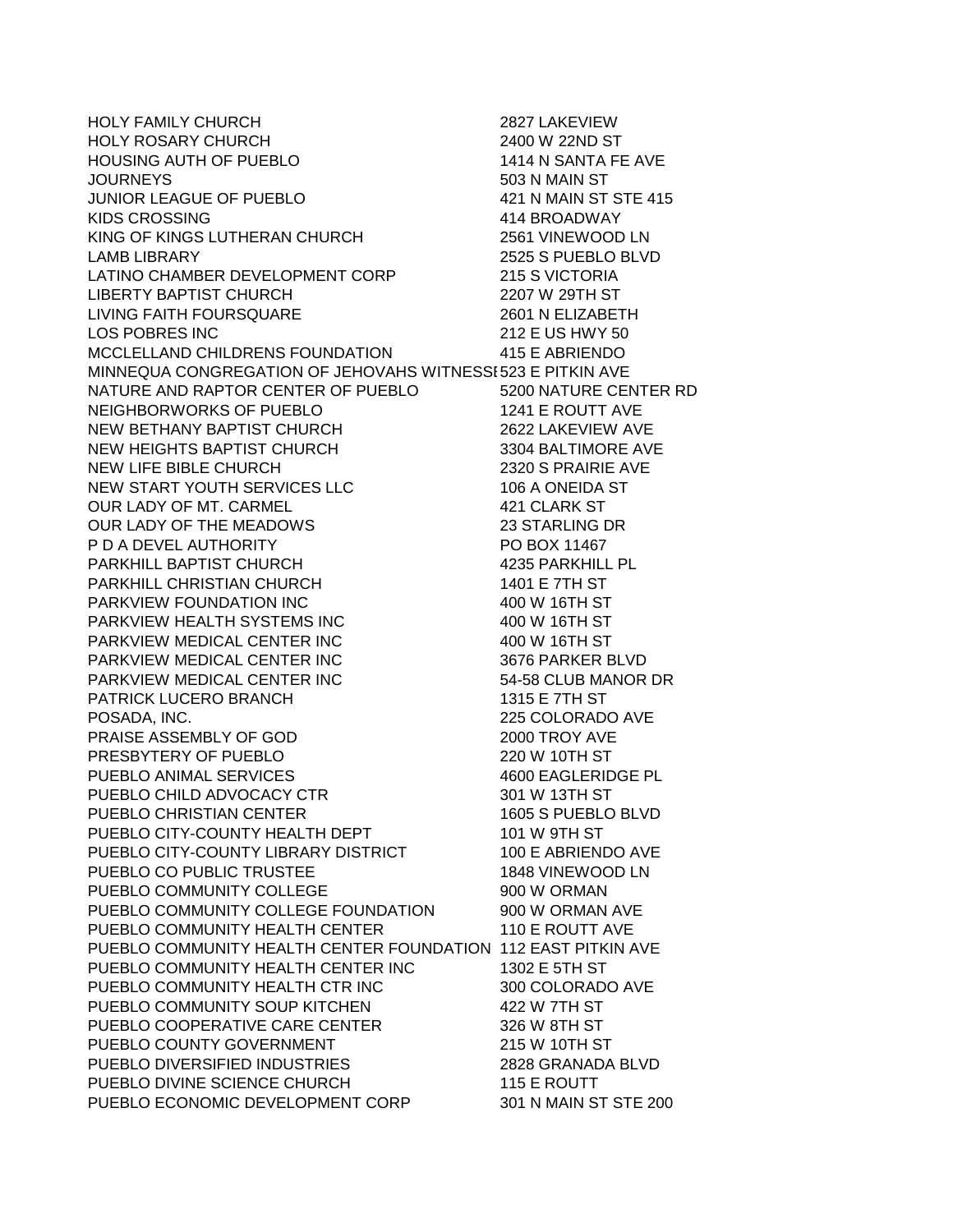PUEBLO FENIX INC **1414 N SANTA FE AVE** PUEBLO GOVT AGENCY FCU<br>PUEBLO HISPANIC EDUCATION FOUNDATION 2200 BONFORTE BLVD AB 325 PUEBLO HISPANIC EDUCATION FOUNDATION PUEBLO HISTORICAL AIRCRAFT SOCIETY 31001 MAGNUSON AVE<br>PUEBLO HORIZONS FEDERAL CREDIT UNION 1825 HOOD AVE PUEBLO HORIZONS FEDERAL CREDIT UNION PUEBLO PUBLIC DEFENDERS OFFICE 132 WEST B ST #200 PUEBLO REG BLDG DEPT 830 N MAIN ST PUEBLO SANE/SART INC 503 N MAIN ST PUEBLO SCHOOL DISTRICT NO 60 315 W 11TH ST PUEBLO STEP UP 1925 E ORMAN AVE PUEBLO SUICIDE PREVENTION CENTER 1925 E ORMAN AVE PUEBLO SYMPHONY ASSOCIATION 301 N MAIN STE 106 PUEBLO TRANSPORTATION CO 350 S GRAND AVE PUEBLO VA CLINIC 4112 OUTLOOK BLVD PUEBLO YOUTH PROJECT PO BOX 8123 PUEBLO YOUTH SERVICE BUREAU INC PUEBLO ZOOLOGICAL SOCIETY 3455 NUCKOLLS ROCKY MOUNTAIN BAPTIST CHURCH 2901 O'NEAL AVE ROCKY MOUNTAIN FAMILY CHURCH 1700 HORSESHOE DR ROSEMOUNT MUSEUM INC 419 W 14TH ST RUNYON SPORTS COMPLEX COMMISSION INC 400 STANTON AVE SALVATION ARMY, A CA CORP 520 W 13TH ST SANGRE DE CRISTO HOSPICE/PALLIATIVE CARE 1207 PUEBLO BLVD WAY SCHOOL DIST 60/HEATON 6 ADAIR ROAD SECURITY SERVICE FEDERAL CREDIT UNION 310 E ABRIENDO AVE SECURITY SERVICE FEDERAL CREDIT UNION 4240 N FREEWAY SECURITY SERVICE FEDERAL CREDIT UNION 1902 VINEWOOD SECURITY SERVICE FEDERAL CREDIT UNION 1617 HWY 50 W, STE 140 SENIOR RESOURCE DEVELOPMENT AGENCY PUEBLO 230 N UNION AVE SERVANTS OF THE BLESSED SACRAMENT 311 E MESA AVE SHRINE OF ST. THERESE 300 GOODNIGHT SO COLO COMMUNITY FOUNDATION 121 WEST 1ST ST STE 240 SOUTHSIDE CHILDRENS CT 2601 SPRAGUE SOUTHWEST CHURCH OF CHRIST 1635 S PUEBLO BLVD SPANISH PEAKS BEHAVIORAL HEALTH SYSTEMS 621 WEST 10TH ST SPANISH PEAKS BEHAVIORAL HEALTH SYSTEMS 2003 EAST 4TH ST SPANISH PEAKS BEHAVIORAL HEALTH SYSTEMS 1012 WEST ABRIENDO SPANISH PEAKS BEHAVIORAL HEALTH SYSTEMS 2109 CHAUTARD SPANISH PEAKS BEHAVIORAL HEALTH SYSTEMS 525 WEST 9TH ST SPANISH PEAKS BEHAVIORAL HEALTH SYSTEMS 1304 CHINOOK LN SPANISH PEAKS BEHAVIORAL HEALTH SYSTEMS 1310 CHINOOK LN SPANISH PEAKS BEHAVIORAL HEALTH SYSTEMS 1302 CHINOOK LN ST ANNE 2701 E 12TH ST ST FRANCIS XAVIER 611 LOGAN ST ST JOHN NEUMANN CATHOLIC SCHOOL 2415 E ORMAN AVE ST JOHNS GREEK ORTHODOX 1010 SPRUCE ST ST LEANDER 1402 E 7TH ST ST MARY CORWIN MEDICAL CENTER 1008 MINNEQUA ST MARY HELP OF CHRISTIANS 217 E MESA ST PETER THE APOSTLE EPISCOPAL CHURCH 3939 W PUEBLO BLVD ST PIUS X 3130 MORRIS AVE STATE OF CO/CDHS/DIVISION OF VOCATIONAL REHAB720 NORTH MAIN STREET, #320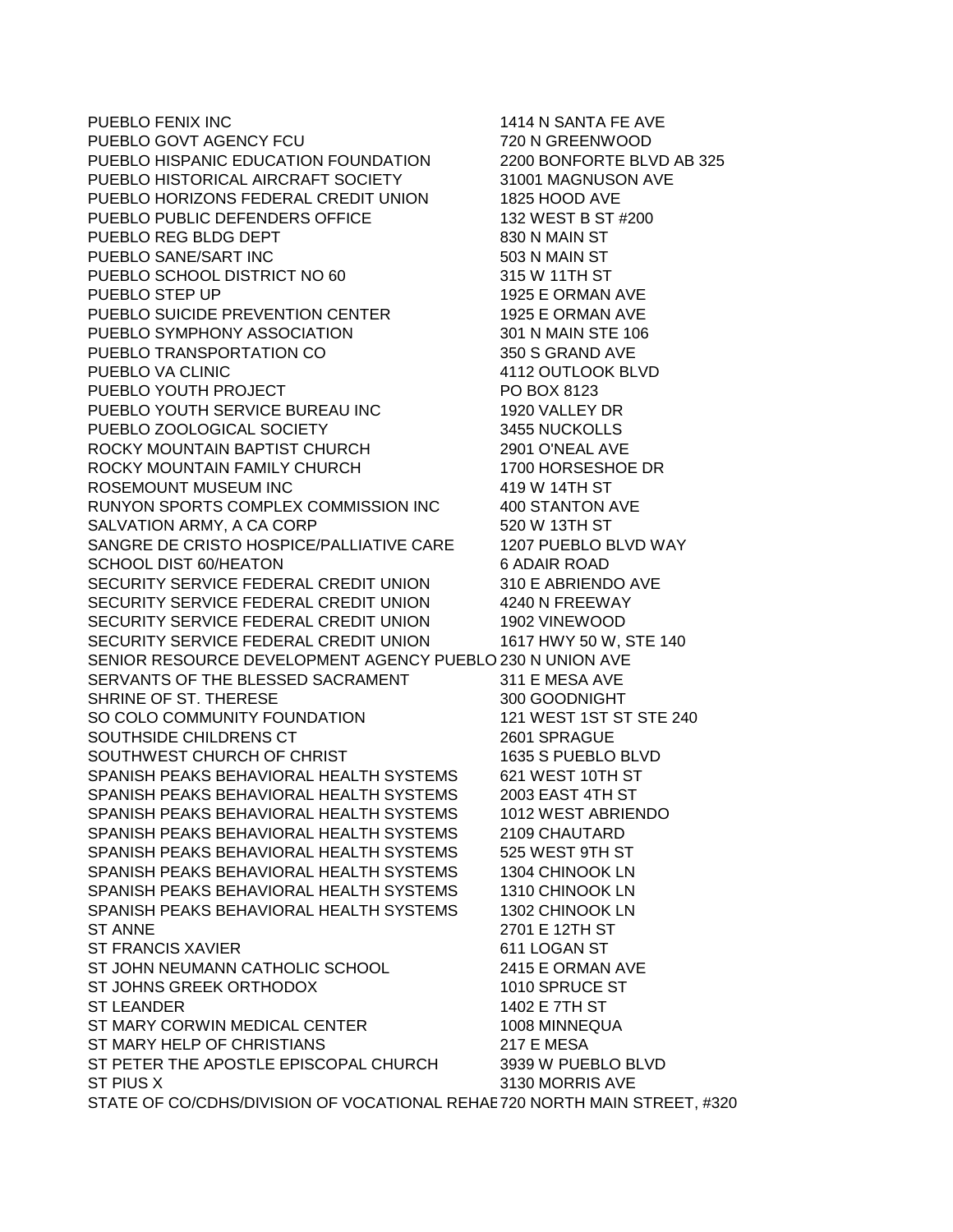TABOR LUTHERAN CHURCH 102 E ORMAN AVE TEMPLE BAPTIST CHURCH **1998** TEMPLE BAPTIST CHURCH TEMPLE EMANUEL 1325 N GRAND AVE THE CONNECT SCHOOL 104 E 7TH ST<br>THE PUEBLO CONSERVANCY DISTRICT CODONALD J BANNER THE PUEBLO CONSERVANCY DISTRICT TRINITY LIFE CENTER 36 MERRITT CT TRINITY LUTHERAN CHURCH 701 W EVANS UNITED STATES GEOLOGICAL SURVEY UNITED STATES POSTAL SERVICE 1022 FORTINO BLVD UNITED STATES POSTAL SERVICE 1025 HWY 50 EAST UNITED STATES POSTAL SERVICE 1000 W 6TH STREET, #U<br>UNITED STATES POSTAL SERVICE 3000 WEDGE WOOD UNITED STATES POSTAL SERVICE UNITED WAY OF PUEBLO COUNTY INC 2631 E 4TH ST URBAN RENEWAL AUTHORITY 115 E RIVERWALK SUITE 410 WASHINGTON CHILDRENS CENTER INC 401 S PRAIRIE<br>WAYSIDE CROSS GOSPEL RESCUE MISSION 728 W 4TH ST WAYSIDE CROSS GOSPEL RESCUE MISSION WESLEY UNITED METHODIST CHURCH 85 STANFORD<br>WEST STREET BAPTIST CHURCH 1001 WEST ST WEST STREET BAPTIST CHURCH WESTMINSTER PRESBYTERIAN CHURCH 10 UNIVERSITY CIR WILD WEST COWBOY CHURCH 1025 S PRAIRIE AVE WORD OF FAITH CHRISTIAN CENTER 807 SAN ANGELO AVE YMCA OF PUEBLO CO 3200 SPAULDING AVE YOUTH OFFENDER SERVICES 1300 W 13TH ST

801 N SANTA FE AVE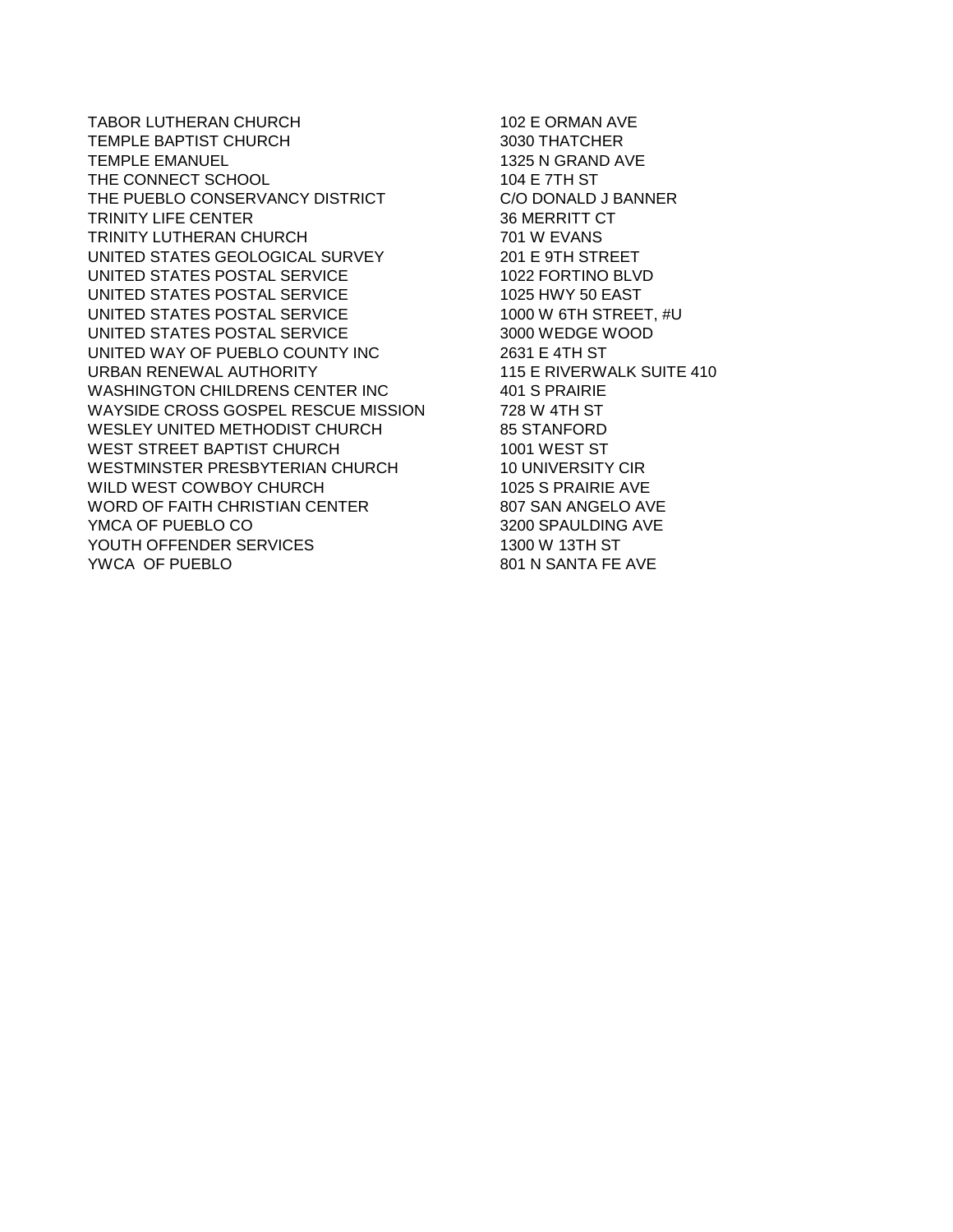| City          | <b>State</b> | <b>Zip Code</b> | <b>Exempt</b> |
|---------------|--------------|-----------------|---------------|
| <b>PUEBLO</b> | CO           | 81004           | true          |
| <b>PUEBLO</b> | CO           | 81004           | true          |
| <b>PUEBLO</b> | CO           | 81004           | true          |
| <b>PUEBLO</b> | CO           | 81003           | true          |
| <b>PUEBLO</b> | CO           | 81004           | true          |
| <b>PUEBLO</b> | CO           | 81004           | true          |
| <b>PUEBLO</b> | CO           | 81003           | true          |
| <b>PUEBLO</b> | CO           | 81008           | true          |
| <b>PUEBLO</b> | CO           | 81003           | true          |
| <b>PUEBLO</b> | CO           | 81005           | true          |
| <b>PUEBLO</b> | CO           | 81005           | true          |
| <b>PUEBLO</b> | CO           | 81003           | true          |
| <b>PUEBLO</b> | CO           | 81004           | true          |
| <b>PUEBLO</b> | CO           | 81001           | true          |
| <b>PUEBLO</b> | CO           | 81001           | true          |
| <b>PUEBLO</b> | CO           | 81001           | true          |
| <b>PUEBLO</b> | CO           | 81001           | true          |
| <b>PUEBLO</b> | CO           | 81004           | true          |
| <b>PUEBLO</b> | CO           | 81003           | true          |
| <b>PUEBLO</b> | CO           | 81003           | true          |
| <b>PUEBLO</b> | CO           | 81003           | true          |
| <b>PUEBLO</b> | CO           | 81003           | true          |
| <b>PUEBLO</b> | CO           | 81003           | true          |
| <b>PUEBLO</b> | CO           | 81003           | true          |
| <b>PUEBLO</b> | CO           | 81003           | true          |
| <b>PUEBLO</b> | CO           | 81008           | true          |
| <b>PUEBLO</b> | CO           | 81005-0292      | true          |
| <b>PUEBLO</b> | CO           | 81004           | true          |
| <b>PUEBLO</b> | CO           | 81003           | true          |
| <b>PUEBLO</b> | CO           | 81004           | true          |
| <b>PUEBLO</b> | CO           | 81005           | true          |
| <b>PUEBLO</b> | CO           | 81005           | true          |
| <b>PUEBLO</b> | CO           | 81004           | true          |
| <b>PUEBLO</b> | CO           | 81001           | true          |
| <b>PUEBLO</b> | CO           | 81004           | true          |
| PUEBLO        | CO           | 81003           | true          |
| <b>PUEBLO</b> | CO           | 81003           | true          |
| <b>PUEBLO</b> | CO           | 81001           | true          |
| <b>PUEBLO</b> | CO           | 81001           | true          |
| <b>PUEBLO</b> | CO           | 81001           | true          |
| <b>PUEBLO</b> | CO           | 81004           | true          |
| <b>PUEBLO</b> | CO           | 81001           | true          |
| <b>PUEBLO</b> | CO           | 81004           | true          |
| <b>PUEBLO</b> | CO           | 81003           | true          |
| <b>PUEBLO</b> | CO           | 81003           | true          |
| <b>PUEBLO</b> | CO           | 81003           | true          |
| <b>PUEBLO</b> | CO           | 81003           | true          |
| <b>PUEBLO</b> | CO           | 81001           | true          |
| <b>PUEBLO</b> | CO           | 81003           | true          |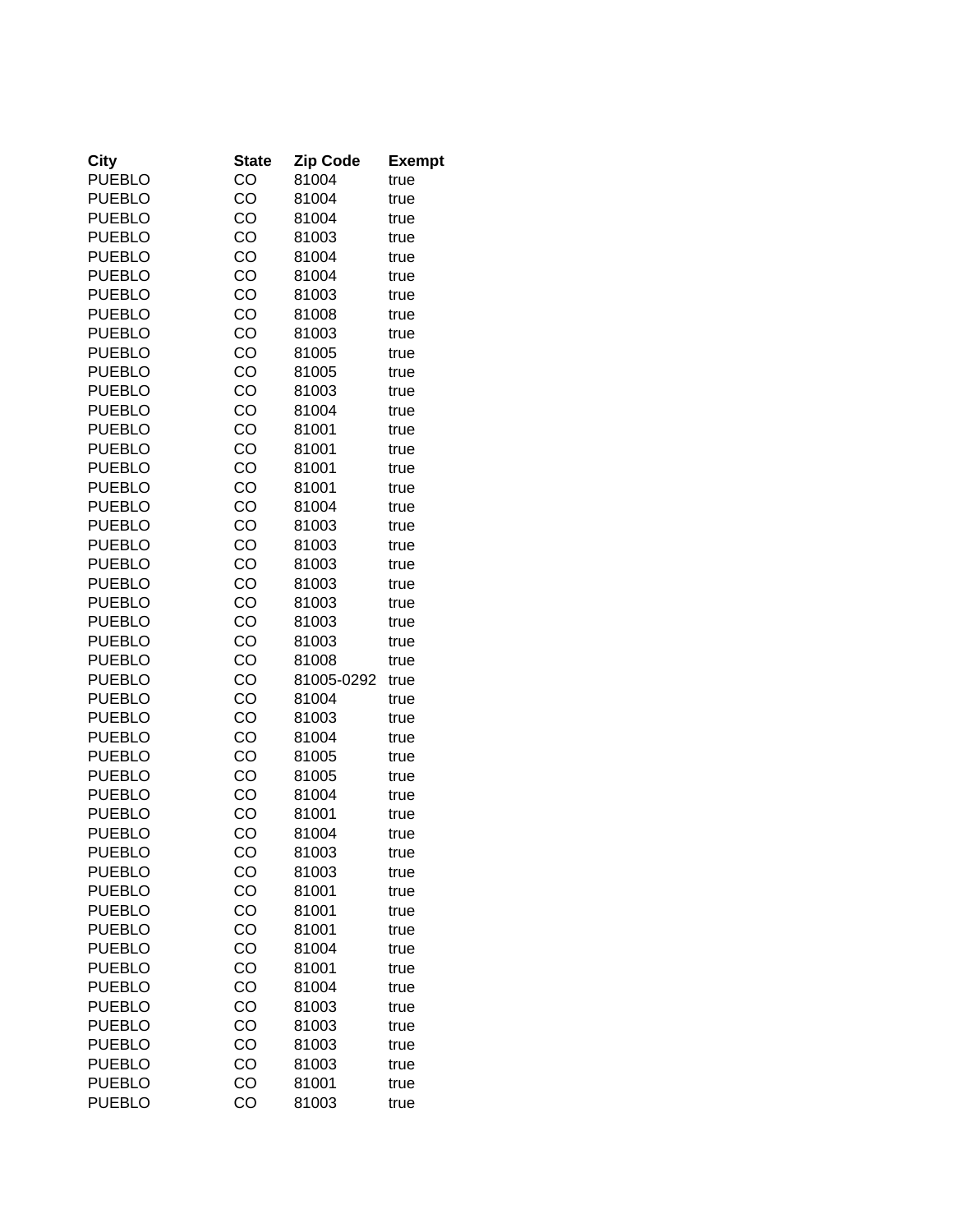| PUEBLO                        | CO | 81004      | true |
|-------------------------------|----|------------|------|
| <b>PUEBLO</b>                 | CO | 81003      | true |
| <b>PUEBLO</b>                 | CO | 81003      | true |
| <b>PUEBLO</b>                 | CO | 81003      | true |
| <b>PUEBLO</b>                 | CO | 81004      | true |
| <b>PUEBLO</b>                 | CO | 81001      | true |
| <b>PUEBLO</b>                 | CO | 81001      | true |
| <b>PUEBLO</b>                 | CO | 81004      | true |
| <b>PUEBLO</b>                 | CO | 81008      | true |
| <b>PUEBLO</b>                 | CO | 81004      | true |
| <b>PUEBLO</b>                 | CO | 81001-2940 | true |
| <b>PUEBLO</b>                 | CO | 81004      | true |
| <b>PUEBLO</b>                 | CO | 81008      | true |
| <b>PUEBLO</b>                 | CO | 81008      |      |
|                               | CO |            | true |
| <b>PUEBLO</b>                 |    | 81001      | true |
| <b>PUEBLO</b>                 | CO | 81003      | true |
| COLORADO SPRIN <sub>ICO</sub> |    | 80907      | true |
| <b>PUEBLO</b>                 | CO | 81005      | true |
| <b>PUEBLO</b>                 | CO | 81001      | true |
| <b>PUEBLO</b>                 | CO | 81003      | true |
| <b>PUEBLO</b>                 | CO | 81003      | true |
| <b>PUEBLO</b>                 | CO | 81006      | true |
| <b>PUEBLO</b>                 | CO | 81003      | true |
| <b>PUEBLO</b>                 | CO | 81008      | true |
| <b>PUEBLO</b>                 | CO | 81001      | true |
| <b>PUEBLO</b>                 | CO | 81005      | true |
| <b>PUEBLO</b>                 | CO | 81001      | true |
| <b>PUEBLO</b>                 | CO | 81003      | true |
| <b>PUEBLO</b>                 | CO | 81005      | true |
| <b>PUEBLO</b>                 | CO | 81003      | true |
| <b>PUEBLO</b>                 | CO | 81003      | true |
| <b>PUEBLO</b>                 | CO | 81005      | true |
| <b>PUEBLO</b>                 | CO | 81003      | true |
| <b>PUEBLO</b>                 | CO | 81004      | true |
| <b>PUEBLO</b>                 | CO | 81008      | true |
| <b>PUEBLO</b>                 | CO | 81005      | true |
| <b>PUEBLO</b>                 | CO | 81004      | true |
| <b>PUEBLO</b>                 | CO | 81004      | true |
| <b>PUEBLO</b>                 | CO | 81004      | true |
| <b>PUEBLO</b>                 | CO | 81005      | true |
| <b>PUEBLO</b>                 | CO | 81003      | true |
| <b>PUEBLO</b>                 | CO | 81003      | true |
| <b>PUEBLO</b>                 | CO | 81004      | true |
| <b>PUEBLO</b>                 | CO | 81003      | true |
| <b>PUEBLO</b>                 | CO | 81001      | true |
| <b>PUEBLO</b>                 | CO | 81004      | true |
| <b>PUEBLO</b>                 | CO | 81005      | true |
| <b>PUEBLO</b>                 | CO | 81003      | true |
| <b>PUEBLO</b>                 | CO | 81001      | true |
| <b>PUEBLO</b>                 | CO | 81001      | true |
| <b>PUEBLO</b>                 | CO | 81001      | true |
| <b>PUEBLO</b>                 | CO | 81001      |      |
|                               |    |            | true |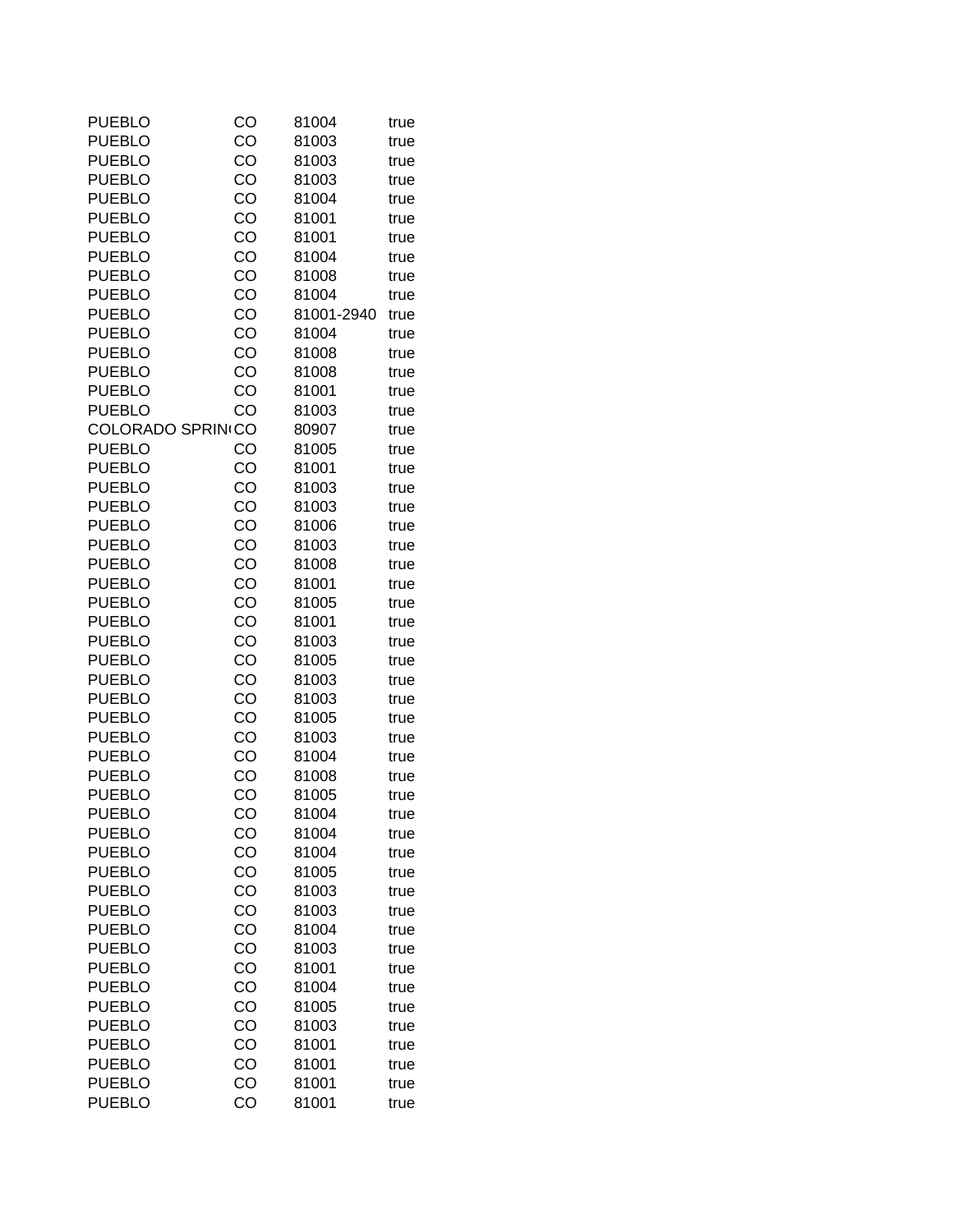| CO | 81005                                                                                                                                                                                                                                                                      | true                                                                                                                                                                                                                                                                                                                                                                                                 |
|----|----------------------------------------------------------------------------------------------------------------------------------------------------------------------------------------------------------------------------------------------------------------------------|------------------------------------------------------------------------------------------------------------------------------------------------------------------------------------------------------------------------------------------------------------------------------------------------------------------------------------------------------------------------------------------------------|
| CO | 81003                                                                                                                                                                                                                                                                      | true                                                                                                                                                                                                                                                                                                                                                                                                 |
| CO | 81003                                                                                                                                                                                                                                                                      | true                                                                                                                                                                                                                                                                                                                                                                                                 |
| CO | 81003                                                                                                                                                                                                                                                                      | true                                                                                                                                                                                                                                                                                                                                                                                                 |
| CO | 81003                                                                                                                                                                                                                                                                      | true                                                                                                                                                                                                                                                                                                                                                                                                 |
|    | 81004                                                                                                                                                                                                                                                                      | true                                                                                                                                                                                                                                                                                                                                                                                                 |
|    |                                                                                                                                                                                                                                                                            | true                                                                                                                                                                                                                                                                                                                                                                                                 |
|    |                                                                                                                                                                                                                                                                            | true                                                                                                                                                                                                                                                                                                                                                                                                 |
|    |                                                                                                                                                                                                                                                                            | true                                                                                                                                                                                                                                                                                                                                                                                                 |
|    |                                                                                                                                                                                                                                                                            | true                                                                                                                                                                                                                                                                                                                                                                                                 |
|    |                                                                                                                                                                                                                                                                            | true                                                                                                                                                                                                                                                                                                                                                                                                 |
|    |                                                                                                                                                                                                                                                                            | true                                                                                                                                                                                                                                                                                                                                                                                                 |
|    |                                                                                                                                                                                                                                                                            | true                                                                                                                                                                                                                                                                                                                                                                                                 |
|    |                                                                                                                                                                                                                                                                            | true                                                                                                                                                                                                                                                                                                                                                                                                 |
|    |                                                                                                                                                                                                                                                                            | true                                                                                                                                                                                                                                                                                                                                                                                                 |
|    |                                                                                                                                                                                                                                                                            | true                                                                                                                                                                                                                                                                                                                                                                                                 |
|    |                                                                                                                                                                                                                                                                            | true                                                                                                                                                                                                                                                                                                                                                                                                 |
|    |                                                                                                                                                                                                                                                                            | true                                                                                                                                                                                                                                                                                                                                                                                                 |
|    |                                                                                                                                                                                                                                                                            | true                                                                                                                                                                                                                                                                                                                                                                                                 |
|    |                                                                                                                                                                                                                                                                            | true                                                                                                                                                                                                                                                                                                                                                                                                 |
|    |                                                                                                                                                                                                                                                                            | true                                                                                                                                                                                                                                                                                                                                                                                                 |
|    |                                                                                                                                                                                                                                                                            | true                                                                                                                                                                                                                                                                                                                                                                                                 |
|    |                                                                                                                                                                                                                                                                            | true                                                                                                                                                                                                                                                                                                                                                                                                 |
|    |                                                                                                                                                                                                                                                                            | true                                                                                                                                                                                                                                                                                                                                                                                                 |
|    |                                                                                                                                                                                                                                                                            | true                                                                                                                                                                                                                                                                                                                                                                                                 |
|    |                                                                                                                                                                                                                                                                            |                                                                                                                                                                                                                                                                                                                                                                                                      |
|    |                                                                                                                                                                                                                                                                            | true                                                                                                                                                                                                                                                                                                                                                                                                 |
|    |                                                                                                                                                                                                                                                                            | true<br>true                                                                                                                                                                                                                                                                                                                                                                                         |
|    |                                                                                                                                                                                                                                                                            |                                                                                                                                                                                                                                                                                                                                                                                                      |
|    |                                                                                                                                                                                                                                                                            | true<br>true                                                                                                                                                                                                                                                                                                                                                                                         |
|    |                                                                                                                                                                                                                                                                            |                                                                                                                                                                                                                                                                                                                                                                                                      |
|    |                                                                                                                                                                                                                                                                            | true                                                                                                                                                                                                                                                                                                                                                                                                 |
|    |                                                                                                                                                                                                                                                                            | true                                                                                                                                                                                                                                                                                                                                                                                                 |
|    |                                                                                                                                                                                                                                                                            | true                                                                                                                                                                                                                                                                                                                                                                                                 |
|    |                                                                                                                                                                                                                                                                            | true                                                                                                                                                                                                                                                                                                                                                                                                 |
|    |                                                                                                                                                                                                                                                                            | true                                                                                                                                                                                                                                                                                                                                                                                                 |
|    |                                                                                                                                                                                                                                                                            | true                                                                                                                                                                                                                                                                                                                                                                                                 |
|    |                                                                                                                                                                                                                                                                            | true                                                                                                                                                                                                                                                                                                                                                                                                 |
|    |                                                                                                                                                                                                                                                                            | true                                                                                                                                                                                                                                                                                                                                                                                                 |
|    |                                                                                                                                                                                                                                                                            | true                                                                                                                                                                                                                                                                                                                                                                                                 |
|    |                                                                                                                                                                                                                                                                            | true                                                                                                                                                                                                                                                                                                                                                                                                 |
|    |                                                                                                                                                                                                                                                                            | true                                                                                                                                                                                                                                                                                                                                                                                                 |
|    |                                                                                                                                                                                                                                                                            | true                                                                                                                                                                                                                                                                                                                                                                                                 |
|    |                                                                                                                                                                                                                                                                            | true                                                                                                                                                                                                                                                                                                                                                                                                 |
|    |                                                                                                                                                                                                                                                                            | true                                                                                                                                                                                                                                                                                                                                                                                                 |
|    |                                                                                                                                                                                                                                                                            | true                                                                                                                                                                                                                                                                                                                                                                                                 |
|    |                                                                                                                                                                                                                                                                            | true                                                                                                                                                                                                                                                                                                                                                                                                 |
|    |                                                                                                                                                                                                                                                                            | true                                                                                                                                                                                                                                                                                                                                                                                                 |
|    |                                                                                                                                                                                                                                                                            | true                                                                                                                                                                                                                                                                                                                                                                                                 |
|    |                                                                                                                                                                                                                                                                            | true                                                                                                                                                                                                                                                                                                                                                                                                 |
|    | 81005                                                                                                                                                                                                                                                                      | true                                                                                                                                                                                                                                                                                                                                                                                                 |
| CO | 81004                                                                                                                                                                                                                                                                      | true                                                                                                                                                                                                                                                                                                                                                                                                 |
| CO | 81003                                                                                                                                                                                                                                                                      | true                                                                                                                                                                                                                                                                                                                                                                                                 |
|    | CO<br>CO<br>CO<br>CO<br>CO<br>CO<br>CO<br>CO<br>CO<br>CO<br>CO<br>CO<br>CO<br>CO<br>CO<br>CO<br>CO<br>CO<br>CO<br>CO<br>CO<br>CO<br>CO<br>CO<br>CO<br>CO<br>CO<br>CO<br>CO<br>CO<br>CO<br>CO<br>CO<br>CO<br>CO<br>CO<br>CO<br>CO<br>CO<br>CO<br>CO<br>CO<br>CO<br>CO<br>CO | 81005<br>81005<br>81003<br>81008<br>81003<br>81022<br>81004<br>81004<br>81003<br>81004<br>81004<br>81008<br>81005<br>81003<br>81003<br>81005<br>81001-0467<br>81008<br>81001<br>81003<br>81003<br>81003<br>81008<br>81008<br>81001<br>81004<br>81001<br>81003<br>81008<br>81003<br>81005<br>81003<br>81004<br>81005<br>81004<br>81004<br>81004<br>81004<br>81001<br>81004<br>81003<br>81003<br>81003 |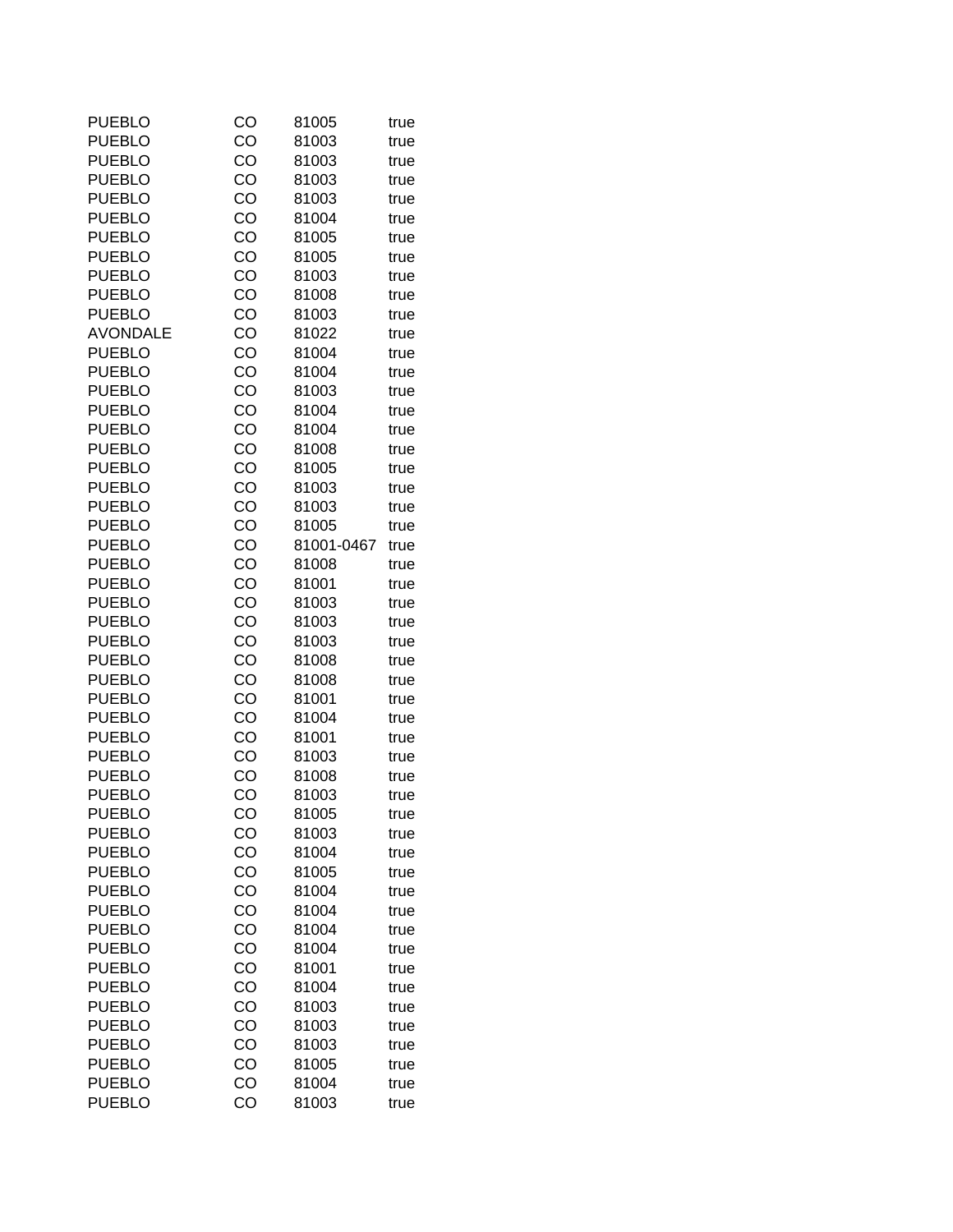| <b>PUEBLO</b> | CO | 81003 | true |
|---------------|----|-------|------|
| <b>PUEBLO</b> | CO | 81003 | true |
| <b>PUEBLO</b> | CO | 81001 | true |
| <b>PUEBLO</b> | CO | 81001 | true |
| <b>PUEBLO</b> | CO | 81003 | true |
| <b>PUEBLO</b> | CO | 81003 | true |
| <b>PUEBLO</b> | CO | 81003 | true |
| <b>PUEBLO</b> | CO | 81003 | true |
| <b>PUEBLO</b> | CO | 81003 | true |
| <b>PUEBLO</b> | CO | 81004 | true |
| <b>PUEBLO</b> | CO | 81004 | true |
| <b>PUEBLO</b> | CO | 81003 | true |
| <b>PUEBLO</b> | CO | 81003 | true |
| <b>PUEBLO</b> | CO | 81008 | true |
| <b>PUEBLO</b> | CO | 81008 | true |
| <b>PUEBLO</b> | CO | 81008 | true |
| <b>PUEBLO</b> | CO | 81005 | true |
| <b>PUEBLO</b> | CO | 81005 | true |
| <b>PUEBLO</b> | CO | 81001 | true |
| <b>PUEBLO</b> | CO | 81003 | true |
| <b>PUEBLO</b> | CO | 81003 | true |
| <b>PUEBLO</b> | CO | 81003 | true |
| <b>PUEBLO</b> | CO | 81005 | true |
| <b>PUEBLO</b> | CO | 81001 | true |
| <b>PUEBLO</b> | CO | 81004 | true |
| <b>PUEBLO</b> | CO | 81008 | true |
| <b>PUEBLO</b> | CO | 81005 | true |
| <b>PUEBLO</b> | CO | 81008 | true |
| <b>PUEBLO</b> | CO | 81003 | true |
| <b>PUEBLO</b> | CO | 81006 | true |
| <b>PUEBLO</b> | CO | 81004 | true |
| <b>PUEBLO</b> | CO | 81003 | true |
| <b>PUEBLO</b> | CO | 81004 | true |
| <b>PUEBLO</b> | CO | 81005 | true |
| <b>PUEBLO</b> | CO | 81003 | true |
| <b>PUEBLO</b> | CO | 81001 | true |
| <b>PUEBLO</b> | CO | 81004 | true |
| <b>PUEBLO</b> | CO | 81005 | true |
| <b>PUEBLO</b> | CO | 81003 | true |
| <b>PUEBLO</b> | CO | 81001 | true |
| <b>PUEBLO</b> | CO | 81001 | true |
| <b>PUEBLO</b> | CO | 81001 | true |
| <b>PUEBLO</b> | CO | 81001 | true |
| <b>PUEBLO</b> | CO | 81004 | true |
| <b>PUEBLO</b> | CO | 81004 | true |
| <b>PUEBLO</b> | CO | 81004 | true |
| <b>PUEBLO</b> | CO | 81001 | true |
| <b>PUEBLO</b> | CO | 81004 | true |
| <b>PUEBLO</b> | CO | 81006 | true |
| <b>PUEBLO</b> | CO | 81005 | true |
| <b>PUEBLO</b> | CO | 81008 | true |
| <b>PUEBLO</b> | CO | 81003 | true |